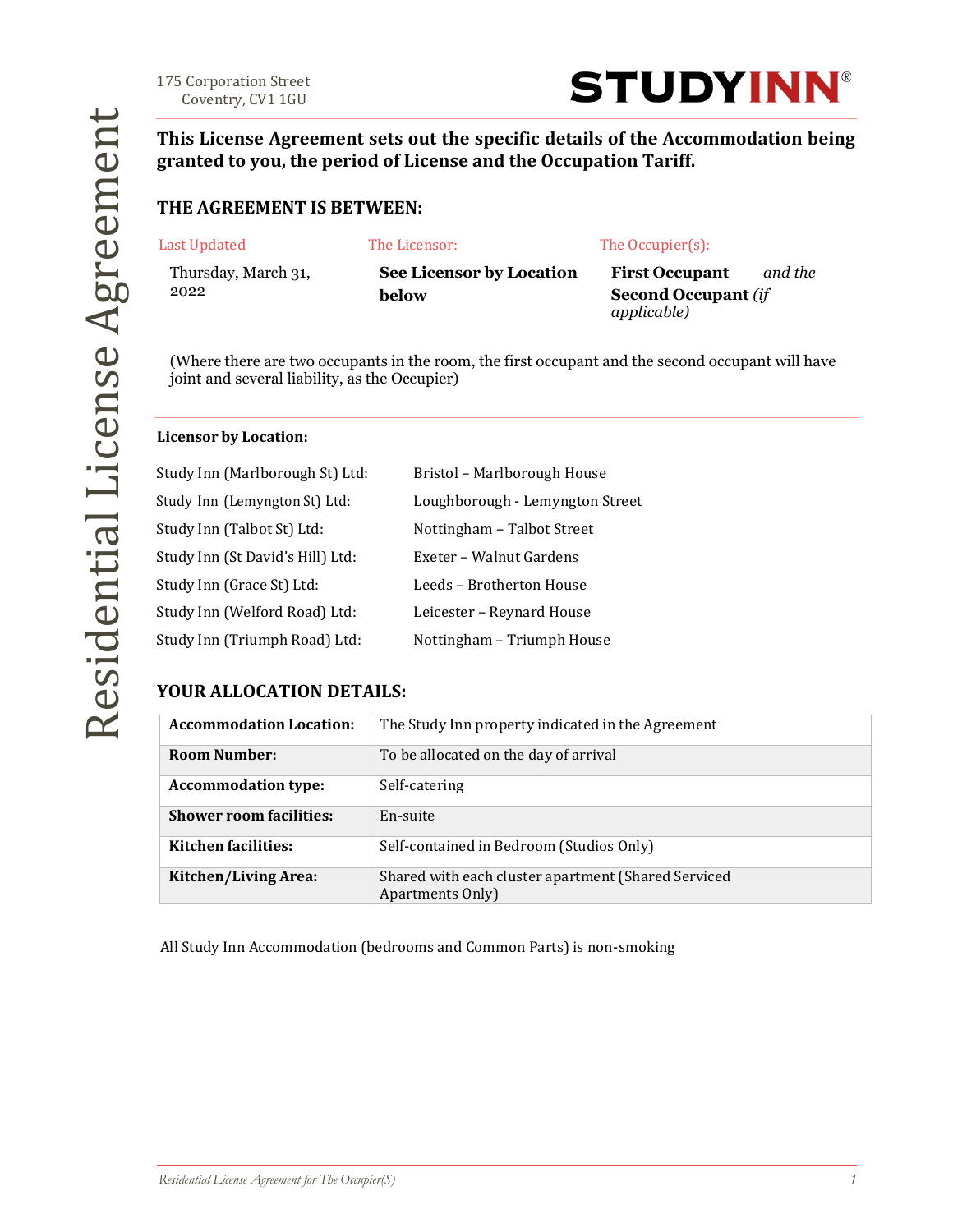## 1.1 The Language

The language in this Agreement is necessarily of a legal nature. Wherever possible, "plain English" has been used. There are, however, some words or phrases in this Residential License Agreement which have a very particular meaning, and those are set out below. This document is available in a large print upon request.

The following words or phrases have the following meanings in this Agreement and in the Regulations:

- a. **"Accommodation"** means the residential Occupier accommodation comprising of; the bedroom in the Building allocated to the Occupier, together with shared use of the Common Parts of the Building, or any other residential accommodation which Study Inn may allocate to the Occupier during the Period of License.
- b. **"Agreement"** means this Residential License Agreement.
- c. **"Authorised Staff'** means any persons who are employed by Study Inn in any of the following capacities: Cleaners, Maintenance, Security, Wardens and Management Staff and external contractors appointed by Study Inn.
- d. **"Building"** means the Study Inn property indicated in the Agreement.
- e. **"Cancellation Policy"** means the Cancellation Policy attached to this document, as amended from time to time.
- f. **"Common Parts"** means the entrance hall, stairs, lift, corridors, laundry, gymnasium, bicycle store, bin store, rear access and any other common areas within the Building provided for the benefit of all Occupiers;
- g. **"Contents"** means the furnishings and effects to be found in the Accommodation as listed in the check in inventory a copy of which is to be provided to the Occupier on moving-in to the Accommodation.
- h. **"Occupation Tariff"** means the License Tariff payable as stated in the Agreement, in respect of the Occupier's occupation of the Accommodation and which is payable by the Occupier to Study Inn during the Period of License. The Occupation Tariff is payable in advance in accordance with the payment method detailed in the Agreement and included in the Regulations.
- i. **"Period of License"** means the period granted by this Agreement starting and ending on the dates stated in the Agreement.
- j. **"Regulations"** means the Residential Regulations attached to this document, as amended from time to time.
- k. **"Student App"** means the Student App details created on the Study Inn website at the time of the confirmation of the booking.
- l. **"Service Media"** means central heating and hot water systems, electrical services for power and lighting, drainage and water services, and any data or telecom services provided;
- m. **"The Occupier"** means the first occupant AND if applicable the second occupant as entered in the Agreement. Where there are two Occupiers in the Accommodation, their liabilities, responsibilities and obligations will be joint and several.

### 2.1 The Agreement

- a. STUDY INN agrees to grant, and the OCCUPIER(S) agrees to take a LICENSE on the terms of this Agreement in respect of the Accommodation for the Period ofLicense.
- b. The weekly Occupation Tariff will remain the same during the Period of License, unless a second occupant is added as an Occupier and a Supplement charge becomes applicable. The total charge will be confirmed upon request to add the second Occupier.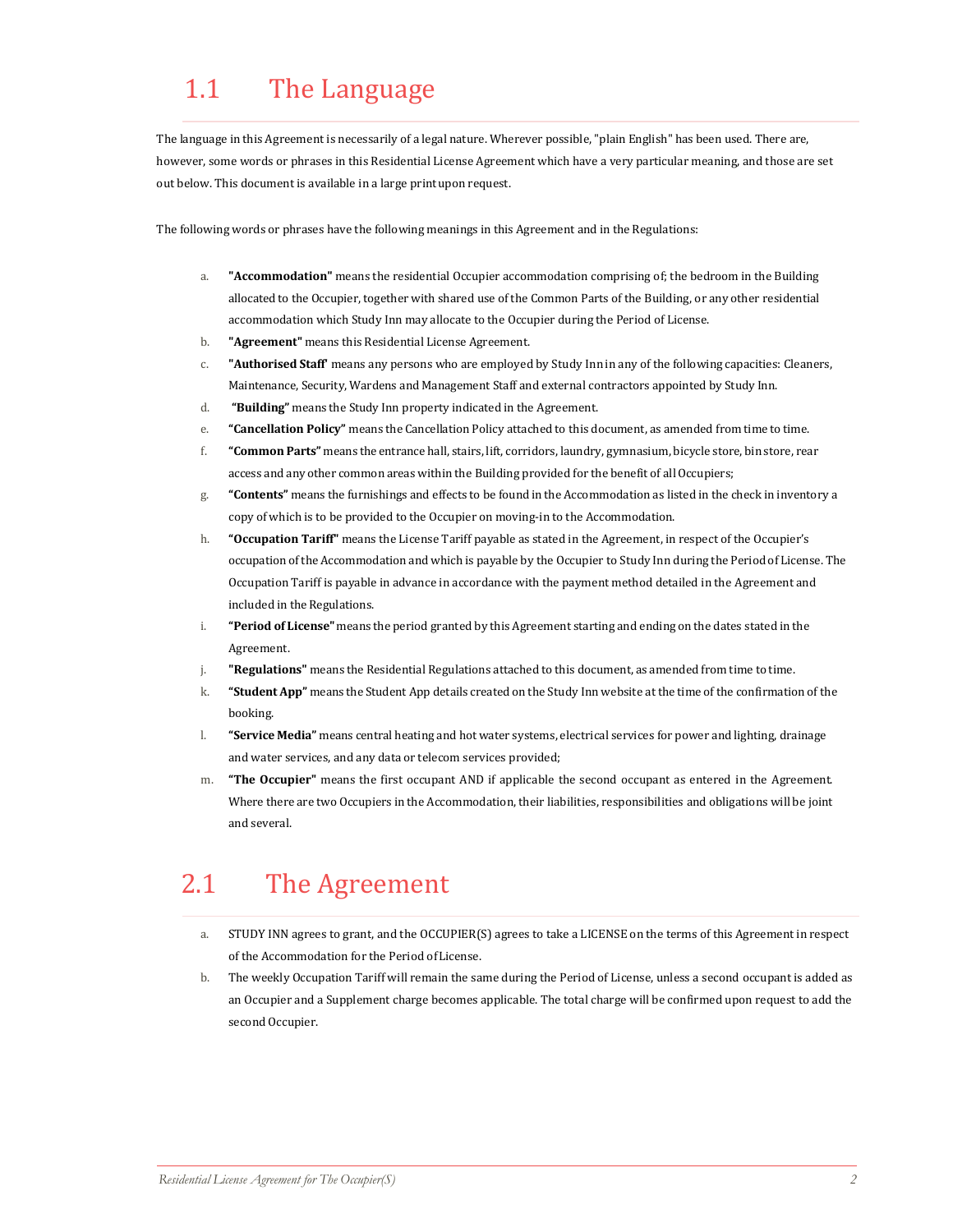# 3.1 The Occupier(s) agrees

- a. to book their check in via the Student App at least 3 working days before the date of arrival. Failure to do so may result in not being able to check in on the preferred date and in these circumstances no refund of License Tariff will be available.
- b. to pay the Occupation Tariff to Study Inn (or to whosoever Study Inn shall direct) on the dates confirmed in the Agreement. The Occupier will not set-off any amounts against the Occupation Tariff or any other amounts due to Study Inn. Any person who is not the Occupier and who makes payments due from the Occupier does so as agent of the Occupier.
- c. that if payment of the Occupation Tariff or any other money due from the Occupier is late and still outstanding after the 14 days grace period has passed, to pay interest at the rate of 3% above Bank of England's annual percentage rate as shown on the bank of England website, on the outstanding amount from the date payment was due until the payment is made in full (both before and after any judgment by a Court). Late payment fee will be charged for each day that the payment is outstanding and shall be compounded monthly.
- d. in the event of outstanding Occupation Tariff dispute(s) between the Occupier and Study Inn as a result of the Occupier not performing the obligations under this Agreement, to pay all legal fees and reasonable compensation claimed by Study Inn, as a result of having to undertake court procedures.
- e. to be bound by all of the terms and conditions set out in this Agreement, which, by signing the Agreement and paying part or all of the Occupation Tariff, the Occupier acknowledges having received, read and understood.
- f. the Occupier will not sublet the Accommodation or part with possession or share occupationof the Room or any part of it under any circumstances without the prior written consent of Study Inn.
- g. by reasonof the nature ofthe Agreement the Occupier and/or Occupiers will not have exclusive possession of any part of the Accommodation and will be a Licensee of Study Inn.
- h. that all of the Contents are the exclusive property of Study Inn.
- i. that this Agreement will automatically be terminated at the end of the Period of License and that the Occupier will ensure that the Accommodation is vacated, and all oftheir belongings removed by the end ofthe Period of License.
- j. the Occupier may extend this Agreement subject to availability at the time. If / when any extension Period is confirmed by Study Inn and secured by The Occupier, the extension Period will be automatically bound by all of the terms and conditions set out in this Agreement.
- k. the size, shape and contents of the Accommodation may vary from time to time and rooms shown during viewings and any pictures or plans shown on Study Inn's brochures or website are simply examples of the types of rooms Study Inn offers and Study Inn does not guarantee to provide Accommodation which is identical to those shown during viewings or in pictures or plans shown on Study Inn's brochures or website. As stated on the Study Inn website, 'the rooms may vary in shape size and layout'.
- l. Study Inn is not obliged to confirm the individual room number in which the Occupier will be residing until the date that the Occupier agrees to take occupation of the room, irrespective of whether this is before or after the start of the Period of License.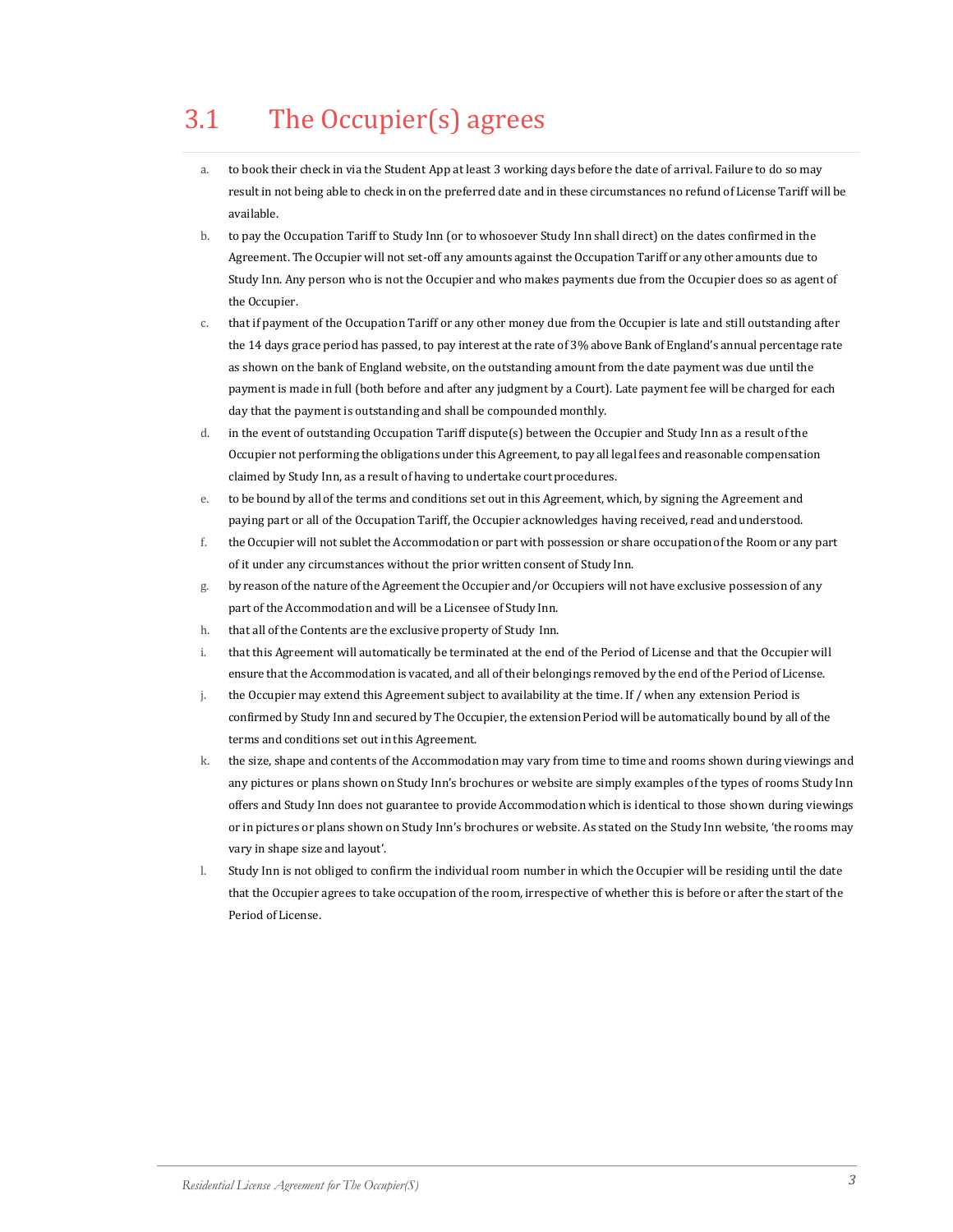### 4.1 It is further agreed that

- a. the Accommodation will be non-smoking. It is illegal to smoke or vape in non-smoking premises.
- b. theOccupation Tariff is inclusive of electricity and other utility charges consumed at the Accommodation, except that where in Study Inn's sole opinion, the Occupier causes excessive consumption of electricity or other utility charges, Study Inn reserves the right to charge anadditional charge to the Occupier and in these circumstances this additional charge will be notified in writing to the Occupier and added to the OccupationTariff.
- c. Study Inn will undertake cleaning of shared facilities used by the Occupier in the building in which the Accommodation is situated and will undertake laundry of towels on a regular basis during the Period of License. Study Inn will undertake cleaning of the bedroom Accommodation and laundry of bed linen on a biweekly basis during the Period ofLicense.
- d. The Occupation Tariff does not cover Television Licenses for individual rooms, and should Occupiers wish to watch television in their room, it is the Occupier's responsibility to ensure that they obtain a valid License from the appropriate authority. Study Inn do provide Television Licenses in television rooms in common areas and in the lounges of shared serviced apartments.
- if the Occupier wishes to replace an Occupier or add a second occupant to their room at any time after confirming their initial booking for a single occupant, such request will only be considered where;
	- i. the next rental payment has been paid
	- ii. a £50 transfer of the Agreement fee has been paid
	- iii. a Dual-Occupancy Supplement charge has been paid. The total charge will be confirmed upon request to add the second Occupier.
	- iv. the Occupier has given no less than 14 days' notice of the second occupants arrival. Study Inn reserve the right to refuse an occupier change request if in Study Inn's opinion the proposed Occupier is not eligible as per the Regulations.
- f. the Occupier will provide Study Innwith at least 5 days' written notice of the date Occupiers intend to vacate the Accommodation.
- g. If an occupier checks out before the end of the Period of License but has not requested Study Inn to find a replacement Occupier for the Accommodation, then the Occupier may check back into the Accommodation. If the Occupier has requested Study Inn to find a new occupier and a new Occupier has been contracted to the Accommodation, then the Original Occupier will have no right to check back into the Accommodation.
- h. the Occupier will be responsible for all of the Occupier's obligations under this Agreement and for any damage or loss caused to the Accommodation until the End of the Period of License regardless of whether the Accommodation is vacated before the end of the Period ofLicense.
- i. if the Accommodation is vacated before the end of the Period of License, the Occupation Tariff will remain payable until the end of the Period of License.
- j. the Occupier will ensure that any post or parcels addressed to Occupiers are not sent to Study Inn after the end of the Period of License.
- k. after the expiry of the Period of License, Study Inn is under no obligation to accept, return, redirect or forward any parcels or letters on the behalf of the Occupier or on behalf of Occupiers and it is the Occupier's responsibility to ensure that post and any expected parcels are sent to the Occupiers correct home address or other forwarding addresses. Should Study Inn incur any costs in accepting, returning, forwarding or re-directing such items, then the Occupier agrees to reimburse such costs to Study Inn. Where any parcels or post addressed to the Occupier arrive after the Occupier has vacated the Accommodation, Study Inn is under no obligation to forward, return, re-direct or accept such items for the Occupier(s).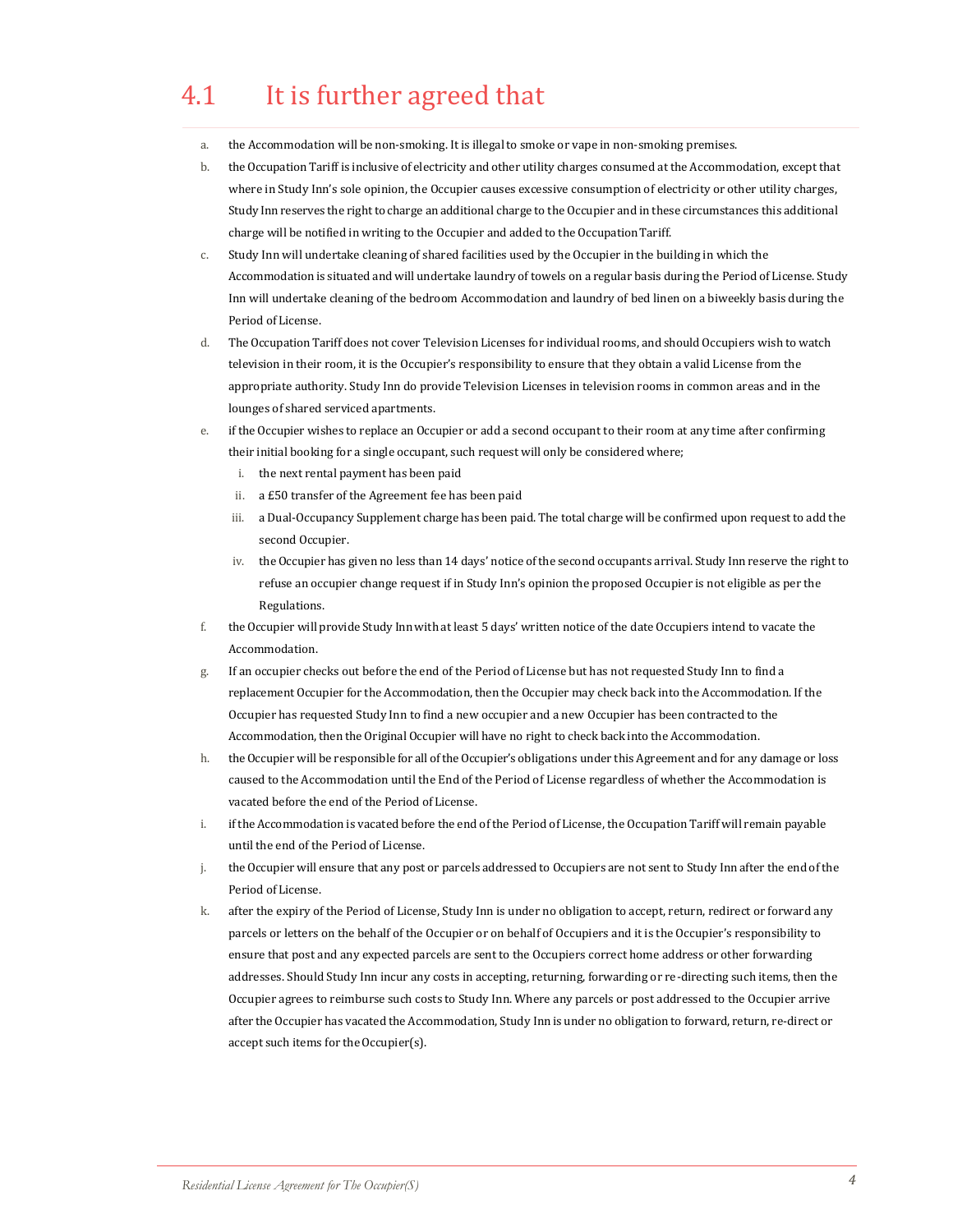# 5.1 Alternative Accommodation

- a. Study Inn reserves the right during the Period of License to move Occupier(s) to alternative accommodation (which may be in a hotel) only for the purpose of carrying out emergency repairs, if the building is unfinished, if the Accommodation or Building is uninhabitable or if it is not possible to gain access to the Accommodation or Building PROVIDED THAT:
	- i. the Occupier is given reasonable notice; and
	- ii. the Occupier or Occupiers allocated to the Accommodation occupy the alternative accommodation on the terms of this Agreement
- b. ifthe alternative Accommodationishotel accommodation, such accommodation shall include bedroom, shower facilities, breakfast and Internet connection.

### 6.1 Agreements and Declarations

- a. It is agreed between Study Inn and the Occupier that this Agreement can be terminated in part or in its entirety by Study Inn on 14 days' written notice, and in such circumstances no Occupation Tariffs or any other payments made under this Agreement shall be refunded to the Occupier, if at any time:
	- i. the whole or any part ofthe Occupation Tariff shallbe unpaid after it becomes due as detailedin the Agreement(whether legally demanded or not); or
	- ii. there has been a serious breach, serious non-performance or serious non-observance ofthe Occupier's and/or the Occupiers' obligations under this Agreement; or there are repeated minor breaches, non-performance or non-observance of this Agreement
	- iii. the Occupier becomes insolvent
	- iv. it becomes apparent that the License was granted as a result of a false statement
- b. If the Accommodation/or Building are destroyed or damaged or some other event occurs so as to render the Accommodation/or Building incapable of occupation, then either Study Inn or the Occupier may end this Agreement by giving the other one month's written notice.

### 7.1 Severability

a. If any term, condition or provision contained in the Agreement shall be held to be invalid, unlawful or unenforceable to any extent, the validity, legality or enforceability of the remaining parts ofthe Agreement shall not be affected.

### 8.1 Notices

- a. TheOccupier is hereby notified that notices (including notices in proceedings) must be served on Study Inn by the Occupier at its registered office Address: 175 Corporation Street, Coventry, CV11GU
- b. The address for service of notices on theOccupier is the Occupier's address stated in the Agreement.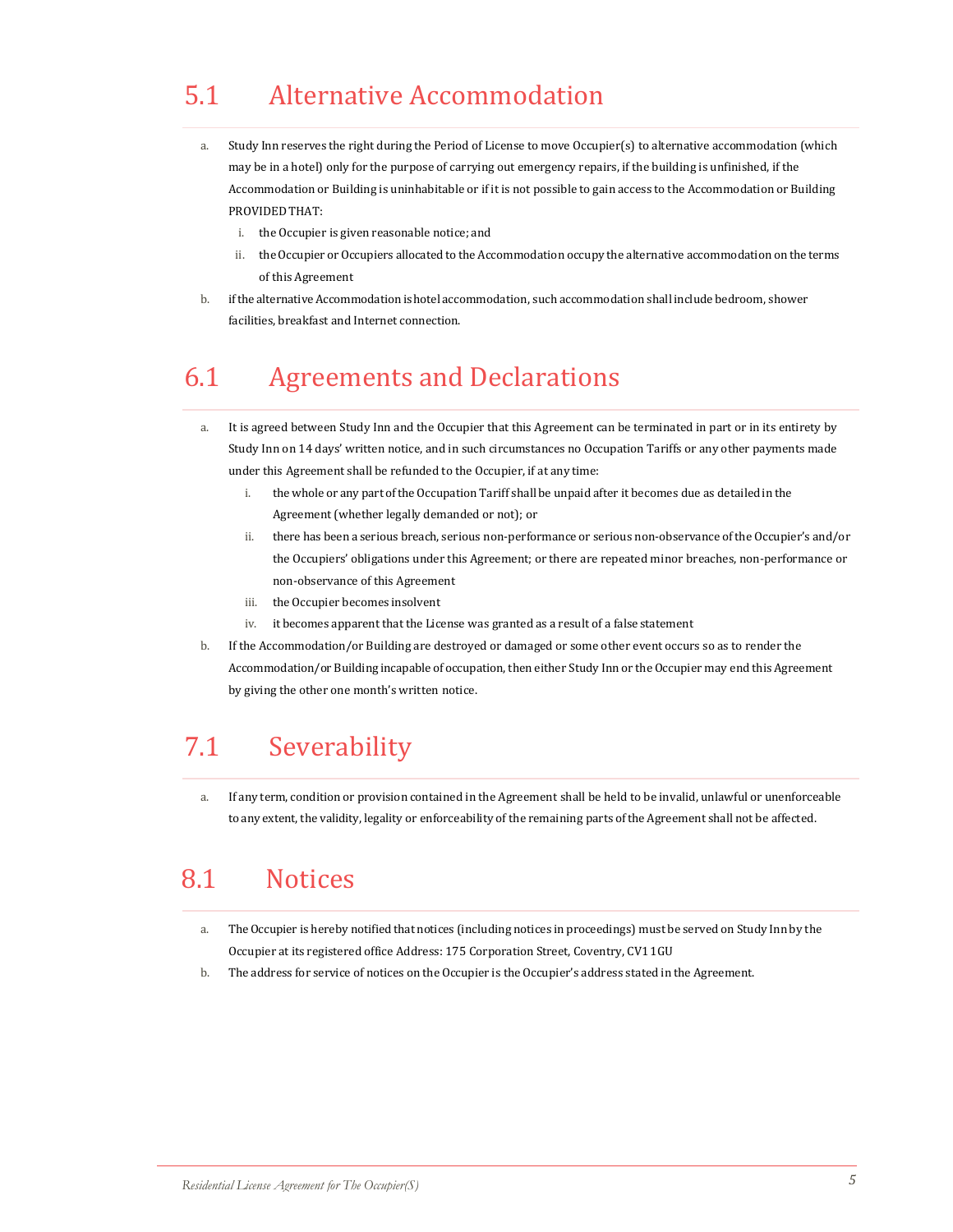## 9.1 Cancellation Policy

Cancellation will only be valid once Study Inn have received notice by email together with any details required by Study Inn.

#### 9.1.1 In respect of a 'Block Booking'

- a. Cancellations in respect of Block Bookings will only be accepted at the sole discretion of Study Inn.
- b. All payments of License Tariffs due in respect of block bookings will remain payable without refund unless Study Inn confirm otherwise in writing.

#### 9.1.2 In respect of individual room bookings

The initial payment is an Advanced Rent Payment which will be used against rent charges once the Period of License starts.

- a. Up to 10 weeks before commencement of the Period of License:
	- i. The Agreement can be cancelled by the Occupier giving Study Inn written notice of the cancellation.
	- ii. In these circumstances there will be no transfer of the Agreement fee and the amount paid to Study Inn will be returned to the Occupier in full.
- b. Less than 10 weeks before commencement of the Period of License:
	- i. The current Occupier will have no right to terminate the Agreement, unless a Replacement Occupier can be found to take over the Agreement.
	- ii. The current Occupier is obligated to find the Replacement Occupier.
	- iii. In circumstances where a Replacement Occupier IS NOT FOUND, the current Occupier will not be released from the current Agreement and will remain liable for the full contractual Occupation Tariff.
	- iv. In circumstances where a Replacement Occupier IS FOUND for the Agreement
		- i. the current Occupier will be released from the Agreement with effect from the start date of the new Occupier's Agreement, upon payment of a £50 transfer of the Agreement fee which will be deducted from monies paid to Study Inn.
		- ii. the current Occupier will lose any entitlement to discount offered at the time of the booking and any refund due will be calculated on the basis of liability for the full OccupationTariff.
		- iii. the current Occupier agrees that Study Inn may employ the services of an Agent to find a Replacement Occupier. If the Replacement Occupier is found by an Agent, the current Occupier will be liable for commission due to the Agent and any refund due will be calculated in the basis of liability for the full Occupation Tariff.

#### Cancellation due to special circumstances:

i. The current Occupier will have the right to terminate the Agreement if their VISA has been declined and the Occupier is denied entry into the United Kingdom. The Occupier must give Study Inn written notice of the cancellation and provide proof of the declined VISA. The written notice must be received no later than 14 days prior to the start of the Period of License.

In these circumstances, there will be a £50 transfer of the Agreement fee, which will be deducted from the monies paid to Study Inn. The remainder of the payments made to Study Inn will be returned to the Occupier and the Occupier will be released from the Agreement.

ii. The current Occupier will have the right to terminate the Agreement if their University application has been declined and the Occupier is denied studying at the university in the United Kingdom. The Occupier must give Study Inn written notice of the cancellation and provide proof of the declined University application. The written notice must be received no later than 14 days prior to the start of the Period of License.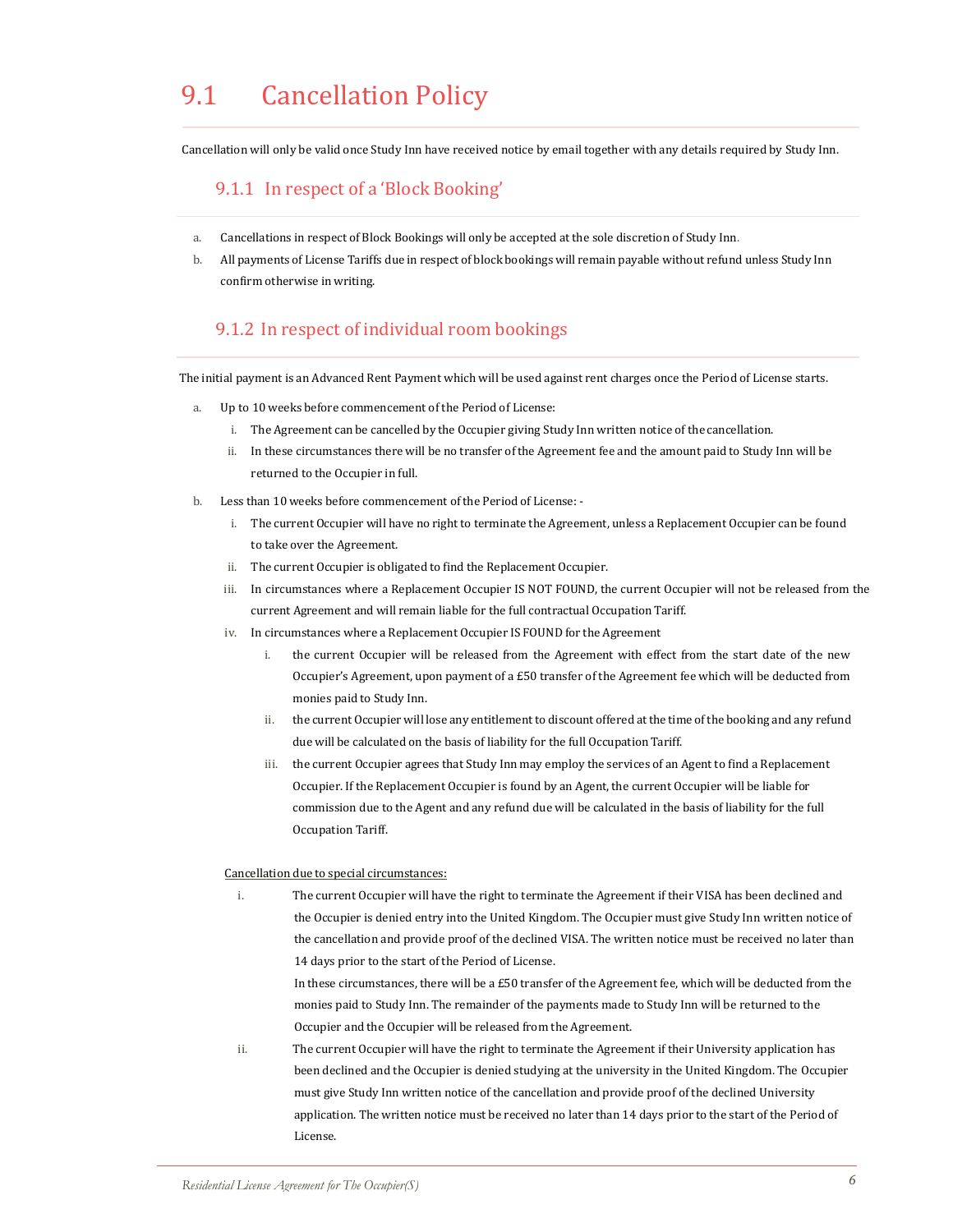In these circumstances, there will be a £50 transfer of the Agreement fee, which will be deducted from the monies paid to Study Inn. The remainder of the payments made to Study Inn will be returned to the Occupier and the Occupier will be released from the Agreement.

iii. The current Occupier will have the right to terminate the Agreement if the Occupier is unable to arrive due to travel restrictions imposed by the Government due to the COVID-19 virus. The Occupier must give Study Inn written notice of the cancellation, provide proof of not being able to travel due tothe COVID-19 virus and also an official letter from the University confirming that the Occupier will not be enrolled as a student at the University for the new academic year. The written notice must be received no later than 14 days prior to the start of the Period of License. Required quarantine/self-isolationdue to the COVID-19 is not considered a travel restriction.

In these circumstances, there will be a £50 transfer of the Agreement fee, which will be deducted from the monies paid to Study Inn. The remainder of the payments made to Study Inn will be returned to the Occupier and the Occupier will be released from the Agreement.

iv. The current Occupier will have the right to defer the start of the Period of License if the start of the new academic year is delayed. In these circumstances, the start of the Period of License will be deferred to the first day of the month in which the new academic year starts. The Occupier must give Study Inn written notice to move the start of the Period of License and provide proof of the start of the academic year being delayed. The written notice must be received no later than 28 days prior to the start of the Period of License. Required quarantine/self-isolation due to the COVID-19 is not considered as a reason to defer the start of the new academic year.

 In these circumstances, the monies paid to Study Inn will remain in place and the length of the Agreement will be adjusted accordingly (the end of the Period of License remains the same). During the period of the delayed occupation, the room will be available to be secured by other Occupiers. Should the desired room type become fully booked, an alternative room type will be offered in the first instance. In the circumstances of an alternative option not being available, the Agreement will be terminated by Study Inn with full credit being processed.

- c. During the Period of the License:
	- i. The current Occupier will have no right to terminate the Agreement, unless a Replacement Occupier can befound to take over the Agreement.
	- ii. The current Occupier is obligated to find the Replacement Occupier.
	- iii. In circumstances where a Replacement Occupier IS NOT FOUND, the current Occupier will not be released from the current Agreement and will remain liable for the full contractual Occupation Tariff.
	- iv. In circumstances where a Replacement Occupier IS FOUND for the Agreement
		- i. the current Occupier will be released from the Agreement with effect from the start date of the new Occupier's Period of License, upon payment of a £50 transfer of the Agreement fee which will be deducted from monies paid to Study Inn.
		- ii. the original Occupier will lose any entitlement to discount offered at the time of the booking and any refund due will be calculated on the basis of liability for the full OccupationTariff.
		- iii. the current Occupier agrees that Study Inn may employ the services of an Agent to find a Replacement Occupier. If the Replacement Occupier is found by an Agent, the current Occupier will be liable for commission due to the Agent and any refund due will be calculated in the basis of liability for the full Occupation Tariff.
		- iv. high value damages will be dealt with as described in the Residential regulations (10.1).

#### 9.1.3 In respect of any storage Tariff paid

- a. Applicable where storage is in a bedroom.
- b. Only applicable to re-bookers
- c. The booking of storage for current students will be subject to all terms under clause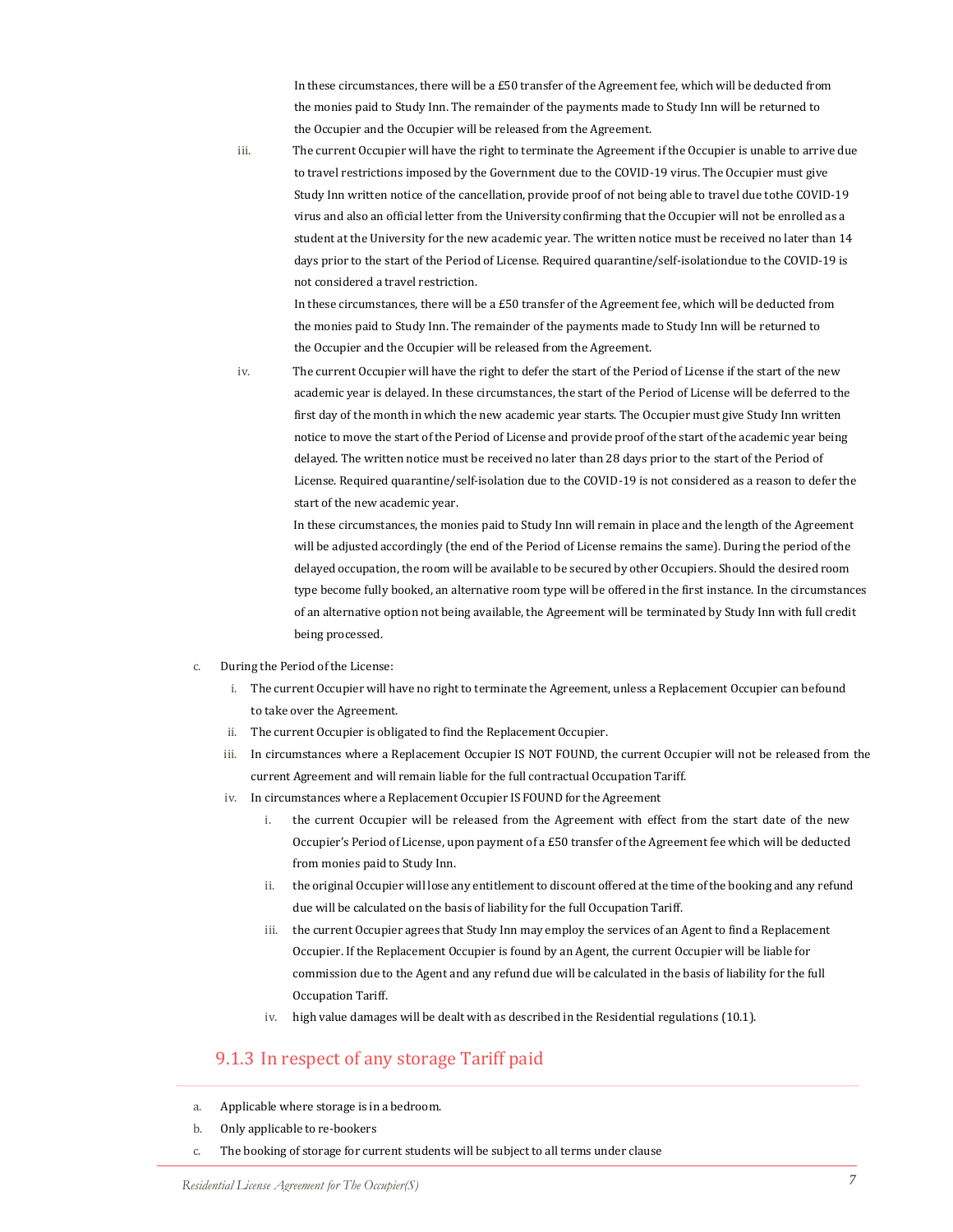### 10.1 Residential Regulations

These Residential Regulations set out the specific details of the regulations to be observed by all Occupiers whilst occupying Study Inn premises, under the Agreement attached to this document.

#### 10.1.1 General

- a. Where there are two Occupiers sharing the Accommodation, their obligations will be joint and several.
- b. While reasonable safety precautions have been taken in relation to the use of the Gymnasiums and Games Rooms, please note that Occupiers use of the Gymnasiums and Games Rooms is at their own risk. Neither Study Inn, nor its employees or agents shall be liable for any loss or damage to property or death or personal injury (save for death or personal injury resulting from the negligence of Study Inn its employees or agents), however arising from your use of the Gymnasiums or Games Rooms. All Gymnasium and Games Room users are advised to seek medical consultation and clearance before embarking on any exercise programs.

#### 10.1.2 Eligible Occupiers

- a. For security reasons, the Occupier may be asked to provide Study Inn with photographic proof of identity and proof that the Occupier is a Study Inn resident from time to time.
- b. TheOccupier will provide Study Innwith documentation to confirm their student status which confirms their exemption from Council Tax.
- c. The Occupier must be of the age of 18 or above to qualify for residence at StudyInn.

#### 10.1.3 Study Inn Rights

- a. Study Inn reserves the following rights over the Accommodation;
	- i. To cancel an Occupiers room key card and ask the Occupier to make an appointment to have the card re-issued where it is believed that this is necessary for the security of the Building.
	- ii. Study Inn will provide a minimum of 24 hours' written notice of the need to enter the Occupier's room, unless of an emergency situation requiring immediate entry.
	- iii. Study Inn will access the Occupier's room to provide housekeeping and bin collection services. The days on which these services take place will be specified to the Occupier in writing at the start of the Period of License.
	- iv. Study Inn shall have access to all common areas at any time without notice.
	- v. The right to remove from the Accommodation any dangerous, unauthorized or prohibited items or appliances at any time with written confirmation. Confiscated items will be stored by Study Inn in a secure storage area on site. It shall be the Occupier's responsibility to make arrangements with Study Inn for the return of confiscated items at the end of the Period of License, or at a suitable time they are going home or are given to a friend to take off the premises.
	- vi. If the Occupier does not collect all confiscated items at the end of the Period of License, Study Inn will:
		- (i) Email and call the Occupier informing them that they have left items behind.
		- (ii) Study Inn will store the Occupier's items in a secure storage area for a maximum of 14 days after the end of the Period of License.
		- (iii) After the 14 days have past, and unless alternative arrangements have been made with the Occupier, any items remaining on site will be donated to the British Heart Foundation.
	- vii. The right to carry out regular Cleaning and Servicing and remove any perished food found at the time of cleaning.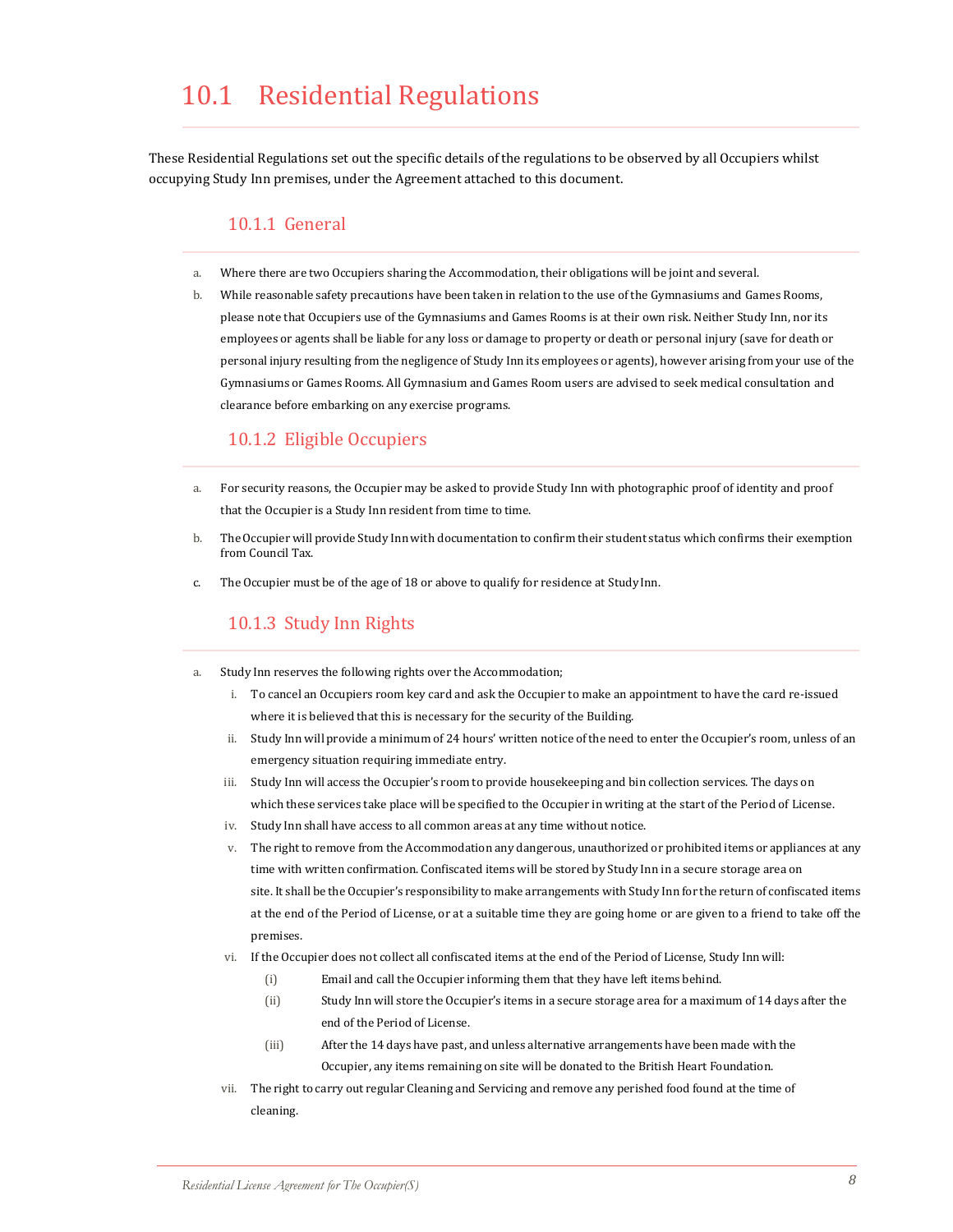- viii. The right to suspend our usual services or close communal spaces at short notice for a period of time under unforeseen circumstances out of Study Inn's control where public health is at risk. Our focus is on the Health and Wellbeing of our Staff and Residents.
- ix. The right to carry out viewings of the Accommodation. Study Inn will provide a minimum of 24 hours' written notice prior to a viewing of the Occupier's room taking place.
- b. The right to carry out maintenance and repair damage.
- c. Where such requirement for access is notified to the Occupier, the Occupier will give full and clear access to the Accommodation and ensure that their belongings are cleared to allow inspection, maintenance and repairs if requested to do so.
- d. Where prior arrangements have been made for access, Study Inn will not be obliged to re-arrange access at the occupier's request.
- e. During periods of access, the Occupier will be entitled to use the common area facilities available within the Accommodation.
- f. In exercising its right of entry to the Accommodation, Study Inn will cause minimum possible inconvenience to the Occupier.

#### 10.1.4 Contact

- a. For the purposes of clear communication, the Occupier should only use the contact details specified by Study Inn.
- b. The Occupier is advised to keep Study Inn's emergency contact details on their person at alltimes.
- c. The Occupier is requested to report any accident or incident by using the method advised by Study Inn as soon as possible after it occurs.
- d. For the purposes of contacting the Occupier during the Period of License, Study Inn shall either deliver a letter to the occupier's room or contact the Occupier using the contact details provided to Study Inn at the time of booking.
- e. The Occupier shall pay any outstanding balances by the due dates.
- f. Should the Occupier fail to pay outstanding balances and Study Inn subsequently terminate the Agreement, Study Inn reserves the right to remove the Occupier's possessions from the room if any have been left within the room.
	- i. Study Inn will email and call the Occupier informing them they have left items behind.
	- ii. Study Inn will store the Occupier's items in a secure storage area for a maximum of 14 days after the end of the Period of License.
	- iii. After the 14 days have past, and unless alternative arrangements have been made with the Occupier, any items remaining on site will be donated to the British Heart Foundation.
- g. Study Inn may refuse a request for a meeting with an Occupier where it deems that it would be more productive to record details in writing.
- h. Study Inn may request a meeting with the Occupier if it deems necessary.
- i. Occupiers shall report any issues to Study Inn in the manner directed by Study Inn from time to time and Study Inn will not be held liable for resolution of issues where such procedures are notfollowed.
- j. The Occupier is asked to notify Study Inn using the method advised by Study Inn of any intention to be away from the Accommodation for more than 1 week.
- k. The Occupier must notify Study Inn of the intention to check out and book a check out appointment using the methods advised by Study Inn from time to time. Study Inn has the right to agree or postpone the requested date to a date when qualified staff are available to carry out the check-outinspection.

### 10.1.5 Prohibited Activities, Materials and Items

- a. The Occupier will not carry on any profession, trade or business whatsoever in the Accommodation or the Building.
- b. The Occupier will not use the Accommodation or the Building for any improper, immoral or illegal purpose or in any way which may, in the opinion of Study Inn, be a nuisance, damage or annoyance to Study Inn or to the other Occupiers or occupiers of any adjoining premises.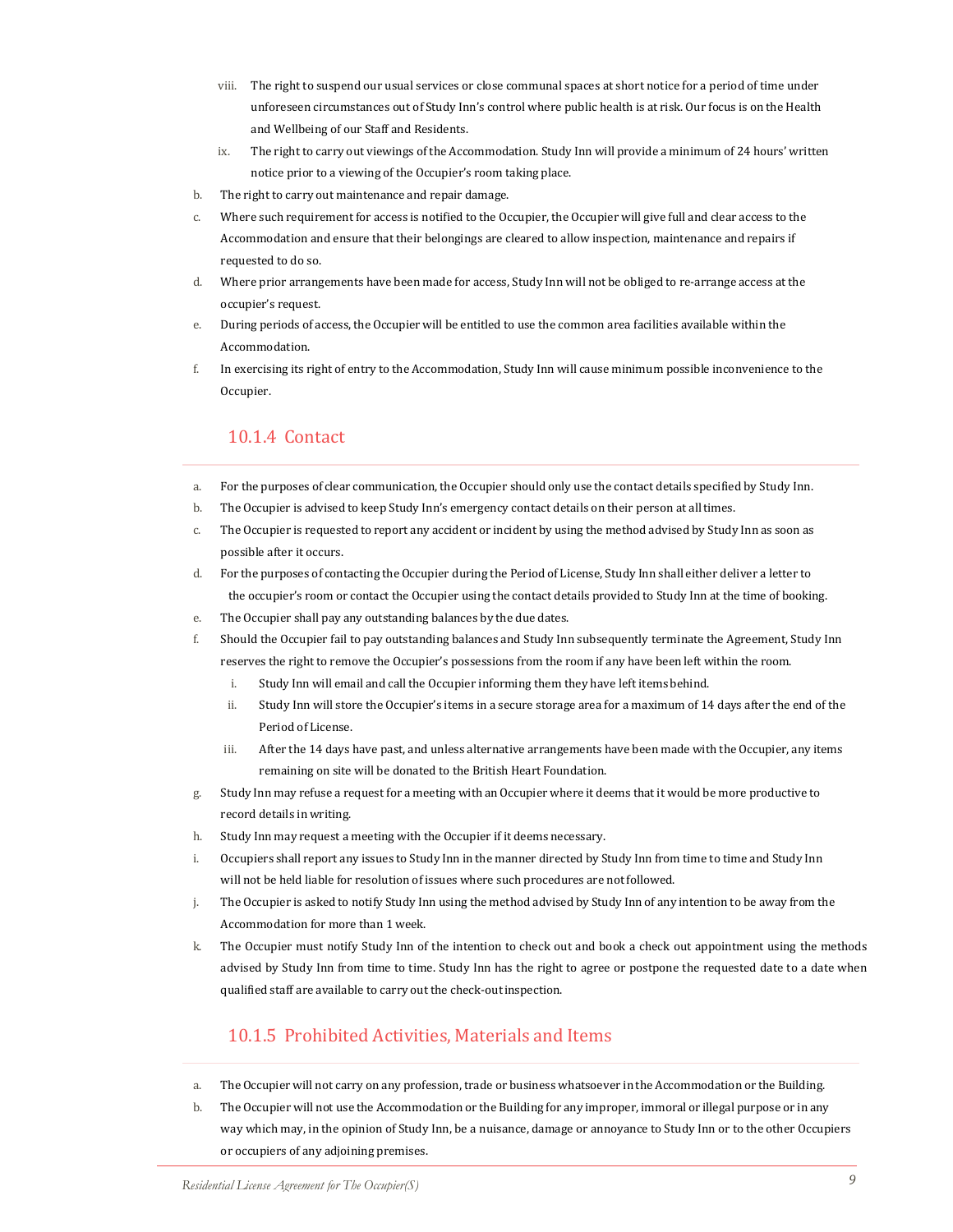- c. All illegal drugs and associated paraphernalia are prohibited, in the Accommodation, the Building or near to the Building.
- d. Smoking is illegal and used products of smoking are prohibited in the Accommodation and the Building. If there is damage caused by smoking e.g. nicotine stains, burn marks, the Occupier will be expected to make contribution to cover cost of damaged items.
- e. The Occupier shall not consume alcohol in communal areas of the Building.
- f. The Occupier will not cause any nuisance, noise or vibration which, if made within the Accommodation or Building, can be heard outside the Accommodation or Building or which disturbs other residents at Study Inn or occupiers of adjacent premises. The Occupier shall be obliged to reduce the noise level coming from the Accommodation immediately when required to do so by Study Inn staff.
- g. The Occupier shall not keep or use any firearms, knives (other than domestic kitchen knives), or any weapons of any kind in the Accommodation or the Building.
- h. The Occupier will not store or keep any items, luggage etc. belonging to anyone other than Study Inn or the Occupier in the Accommodation or the Building and any items in the room which have not been supplied by Study Inn will be deemed to belong to the Occupier.
- i. The Occupier shall not keep, store or use in the Accommodation or the Building any gas or oil heater, electrical or other fuel burning appliance; including candles, rice cookers, heaters, sandwich makers, slow cookers, kitchen appliances, routers, dehumidifier, multi plug electrical tracks or multi-plug adaptors and any other electrical devices not provided by Study Inn or not authorised in writing by Study Inn.
- j. The Occupier shall not hang, fix or attach any item, including notices, stickers, hooks, posters, other decorative items or pieces of clothing or flags on the interior or exterior of the Accommodation or Building or on /out of windows or doors.
- k. The Occupier shall not display notices or any item which has not been authorised by Study Inn on any surface in the Building, except on the pin boards or whiteboards provided in the Occupier's own room.
- l. The Occupier shall not put any letters, notices, petitions, menus, posters or any other type of correspondence underneath or outside or on the doors of any rooms or in any other areas within the Accommodation or Building.
- m. TheOccupier shall not erect any external wireless or television aerial or satellite dish on or in the Accommodation or the Building.
- n. The Occupier shall not allow any animal, bird, insect, reptile or any associated paraphernalia to be in the Accommodation or Building.
- o. The Occupier shall not use skate boards, roller skates, roller blades, heelies or anything of this nature in the Accommodation or the Building.
- p. If the Occupier is unsure of whether a specific item is allowed in the Accommodation, the Occupier should request written confirmation from Study Inn.
- q. The Occupier will only enter and exit the building through the entrances and exits advised by Study Inn. Service doors and windows will not be used at any time unless they are designated fire escapes and then shall only be used in cases of Fire or other emergency.

#### 10.1.6 Services and Facilities

- a. The Occupier will operate the service media, electrical and other appliances and use all facilities provided by Study Inn at his/her own risk and will only use these items and facilities provided by Study Inn after reading and agreeing to abide by the regulations, instructions, advice and guidelines provided by Study Inn and will not; change, damage, alter, add to or interfere with them in any way. Such agreement is automatically implied upon the Occupier and his/her visitors using Study Inn facilities.
- b. The Occupier will not wash or dry their clothes by any means on Study Inn Premises other than by using the washing machines and tumble dryers provided in the laundry room.
- c. The Occupier will not hang wet clothes over furniture or bedroom heaters and will only dry lightweight garments on the retractable clothes lines provided in the Occupiers shower room.
- d. The Occupier will not keep any items within the room which have been specified in writing by Study Inn as prohibited.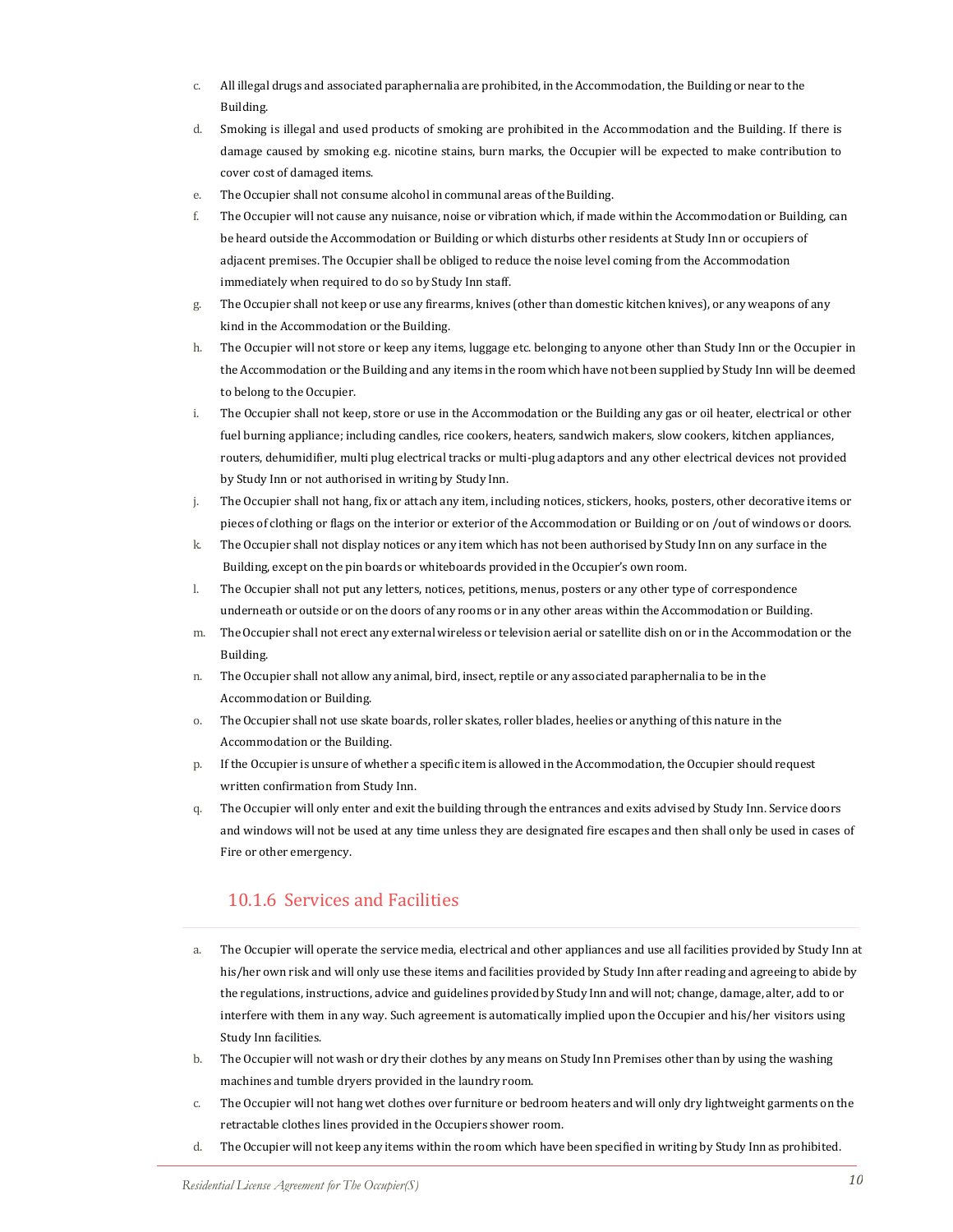- e. The Occupier shall ensure that any appliances which are not provided by Study Inn, but have been authorised by Study Inn, comply with all relevant UK standards andregulations.
- f. Occupiers will not use their own routers, servers or set up their own WIFI, broadband or internet service as this may cause interference with other equipment.
- g. Study Inn shall not be liable for any loss, damage or delays suffered as a result of interruptions to the internet services or utility services.
- h. Study Inn's internet services are provided by Glide. Occupiers are bound by the terms of Glide's [Acceptable](https://glide.co.uk/policies/acceptableusage/) Usage [Policy.](https://glide.co.uk/policies/acceptableusage/)
- i. Room service can be declined at the Occupiers request, but not on two or more consecutive scheduled room service days.
- j. Occupiers shall share the common facilities and exclusive use is only available by prior arrangement with Study Inn.
- k. If there is no evidence to the contrary, if there is a breach of the Agreement in common areas, it shall be dealt with as if all Occupiers entitled to use the space had committed the said breach. [Only applicable to shared service apartments].
- l. No cooking shall take place in areas other than Kitchens designed for that purpose. Kitchens in shared serviced apartments will be allocated for use by all Occupiers in the Apartment.
- m. Where Occupiers have booked a room in a shared serviced apartment, they shall take reasonable steps to ensure that the apartment is kept secure for the intrusion of unauthorised persons and shall ensure that personal belongings are not left in common areas.

#### 10.1.7 Conduct

- a. The Occupier will be courteous and polite to all persons employed by Study Inn and other Occupiers, failing which Study Inn will have the right to treat a breach of this clause as a serious breach of this Agreement.
- b. The Occupier will not transfer the License created by the Agreement to anyone else or sublet their Accommodation or have any financial arrangement in respect of their Accommodation with any party other than Study Inn.
- c. Study Inn will, as a condition to giving its consent to a request to transfer the License, or to add a person to the License agreement, charge the outgoing Occupier a fee of £50 and require the Occupier to have paid all outstanding balances due to Study Inn. In addition, Study Inn reserves the right to refuse such consent where; the Occupier or the potential replacement occupier has failed to comply with reasonable requests for information or documents, has failed to comply with any conditions imposed by Study Inn, is not a full time student or where the number of persons in the room would exceed the number of persons which the beds in that room are designed to accommodate.
- d. The Occupier will comply with any reasonable regulations of Study Inn which may be notified to the Occupier in writing from time to time and in the event of conflict between the terms of these Regulations and any such regulations, the terms of these Regulations shall prevail.
- e. The Occupier shall not alter, repair, modify, decorate, add to, borrow, damage, remove or in any way interfere with any of the Contents, decorative finishes and the structure of the Accommodation or the Building.
- f. The Occupier is advised to complete the Inventory (including the Occupier's room and common areas) in the manner advised by Study Inn within 48 hours of check in and should immediately report to Study Inn, using the method advised any part of the contents, decorative finishes or structure of the Accommodation or the Building which require alteration, modification, decoration, or attention. When determining whether there was any pre-existing damage or missing items, Study Inn will only take into account Inventories which are completed at the start of the Period of License and Study Inn will, (provided Study Inn agrees that this is necessary), arrange any works and or replacements necessary at a time and date designated by Study Inn. If failure to report such matters results in further damage or loss, the Occupier will be expected to be responsible for any subsequent costs incurred by Study Inn as a result of such breach.
- g. The Occupier shall ensure that their refuse is contained in a suitable refuse bag before being deposited in the refuse bins provided by Study Inn. The Occupier will be required to leave their refuse bins immediately outside of their room at the times required for collection by Study Inn cleaning staff.
- h. The Occupier shall not use any address associated with Study Inn for receiving business related correspondence or business-related parcels or for any other purposes other than personalmail.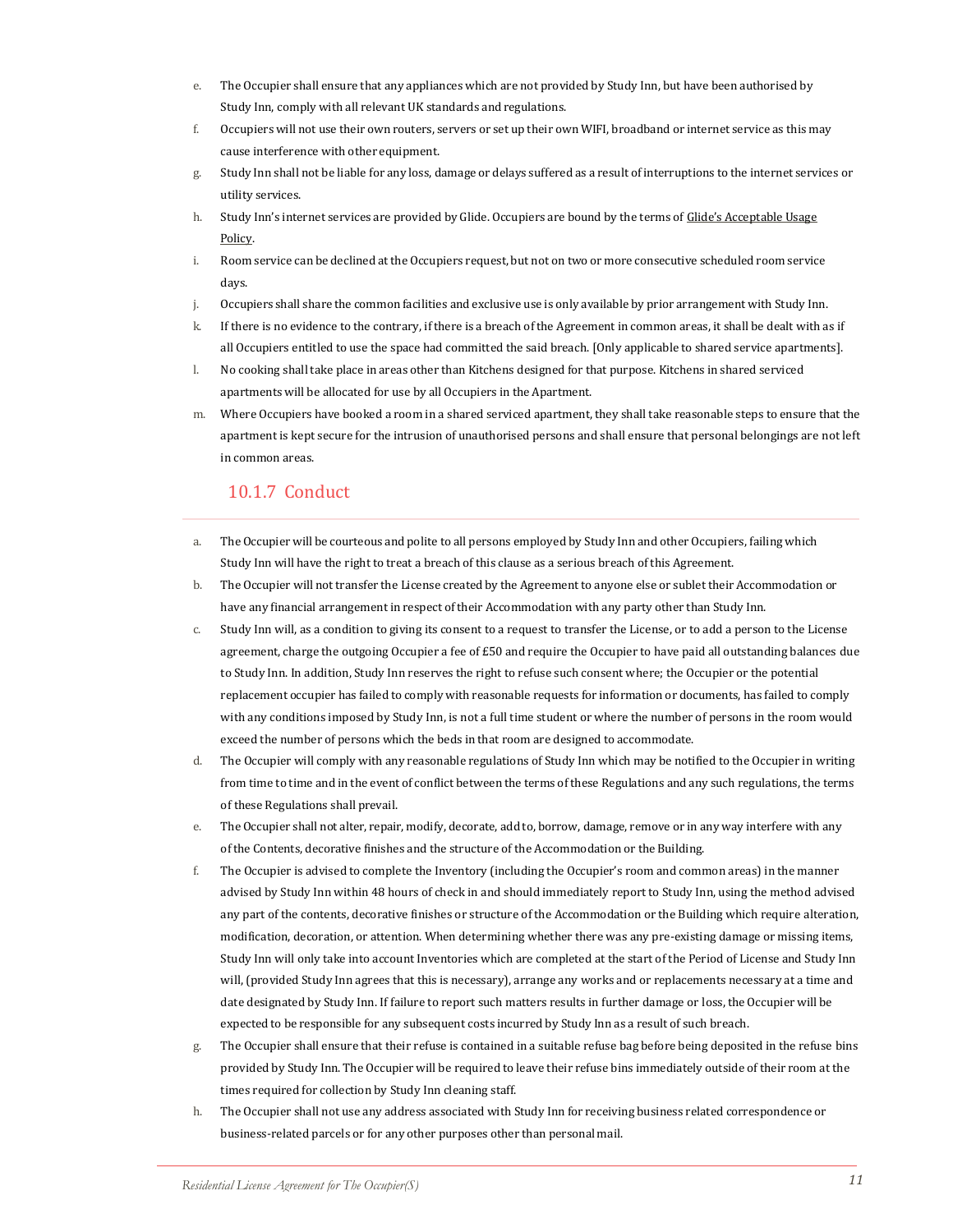- i. The Occupier shall not misuse or tamper with any fire detection, fire exits, alarm systems, CCTV or preventative systems, window restrictors or other equipment.
- j. The Occupier will vacate the Building (and ensure that any visitors of the Occupier also vacate the Building) immediately whenever the fire alarm is sounded and follow any instructions of Study Innstaff.
- k. The Occupier shall not obstruct any means of access or egress in the Accommodation or the Building.
- l. The Occupier shall not use any lifts when the fire alarms are sounding.
- m. The Occupier shall only use the front entrance to enter and exit the building in normal circumstances. The Occupier shall only use designated fire escapes for the purposes of emergency escape.
- n. The Occupier shall comply fully with any fire procedures and fire drills organised by Study Inn.
- o. The Occupier shall comply with any regulations, rules, codes of conduct, facility regulations, procedures or guidance provided by Study Inn particularly with regards to health and safety and shall accept that Study Inn will not be liable for injuries or damage caused by breaches of this clause in so far as is allowable under UKlaw.
- p. The Occupier shall not allow more than two bags of refuse produced as a result of the Occupier's activities or the activities of their visitors to accumulate in the Accommodation at any time.
- q. To safeguard the Occupiers property, the Occupier is advised to ensure that any cash and valuables are not left in the Accommodation.
- r. The Occupier is responsible for ensuring that the doors, entrances and exits are closed properly after using them and to ensure that no persons are able to follow the Occupier into the Accommodation or theBuilding.
- s. The Occupier will ensure that the door and window to the Accommodation are secured and not left open when the Occupier in not in residence. Study Inn will not be liable for any loss or damage caused as a result of failure of the Occupier to observe this obligation.
- t. Study Inn will indemnify the Occupier against loss or damage to Occupier's contents during the Period of License where damage or loss in respect of the same occur on Study Inn premises and is the fault of Study Inn:
	- i. The maximum sum which can be claimed by the Occupier will be £200, irrespective of how many items were lost or damaged or the total accumulative value of any such items and shall be subject to such loss or damage being proved to have occurred on Study Inn premises, and to be the fault of Study Inn, to Study Inn's satisfaction.
	- ii. The maximum amount which can be claimed by the Occupier for any single item will be £50 per item.
	- iii. All claims must be submitted by the Occupier in writing and the Occupier must provide a complete written list of all items which are lost or damaged at this time.
	- iv. The Occupier shall be obliged to provide valid receipts for all items which they are submitting a claim for within 48 hours of any such damage or loss occurring.
	- v. Claims shall not be covered where any such loss or damage is as a result of the Occupier failing to act in accordance with the Agreement or any other written guidance made available to the Occupier by Study Inn, or where the Occupier is unable to provide information required by Study Inn to deal with any such claims or where such information is not sufficiently consistent or precise or verifiable or where the Occupier fails to take any steps required by Study Inn to mitigate such loss.
	- vi. Where the Occupier has submitted a claim, Study Inn will have a minimum of 3 weeks to process this and this time may be extended if there is any delay on the Occupier's part to provide Study Inn with any required information.
- u. The Occupier is required to obtain their own insurance to cover their contents. Such cover must cover the whole Period of License.
- v. Study Inn will not be liable for any loss ofOccupiers contents left in the Accommodation after the Occupier checks out, whether this is before or after the expiry of the Period of License.
- w. The Occupier shall not access areas used solely by Study Inn staff.
- x. The Occupier will not take possession of any other person's key card or allow any person to take possession of their key card (other than Study Inn employees on checkout) and will be issued with a maximum of one key card per Occupier.
- y. In respect of Occupiers mail and parcels, Study Inn will;
	- i. advise the Occupier of the appropriate Address to be used for parcel deliveries.
	- ii. deliver mail to the Occupiers room where possible.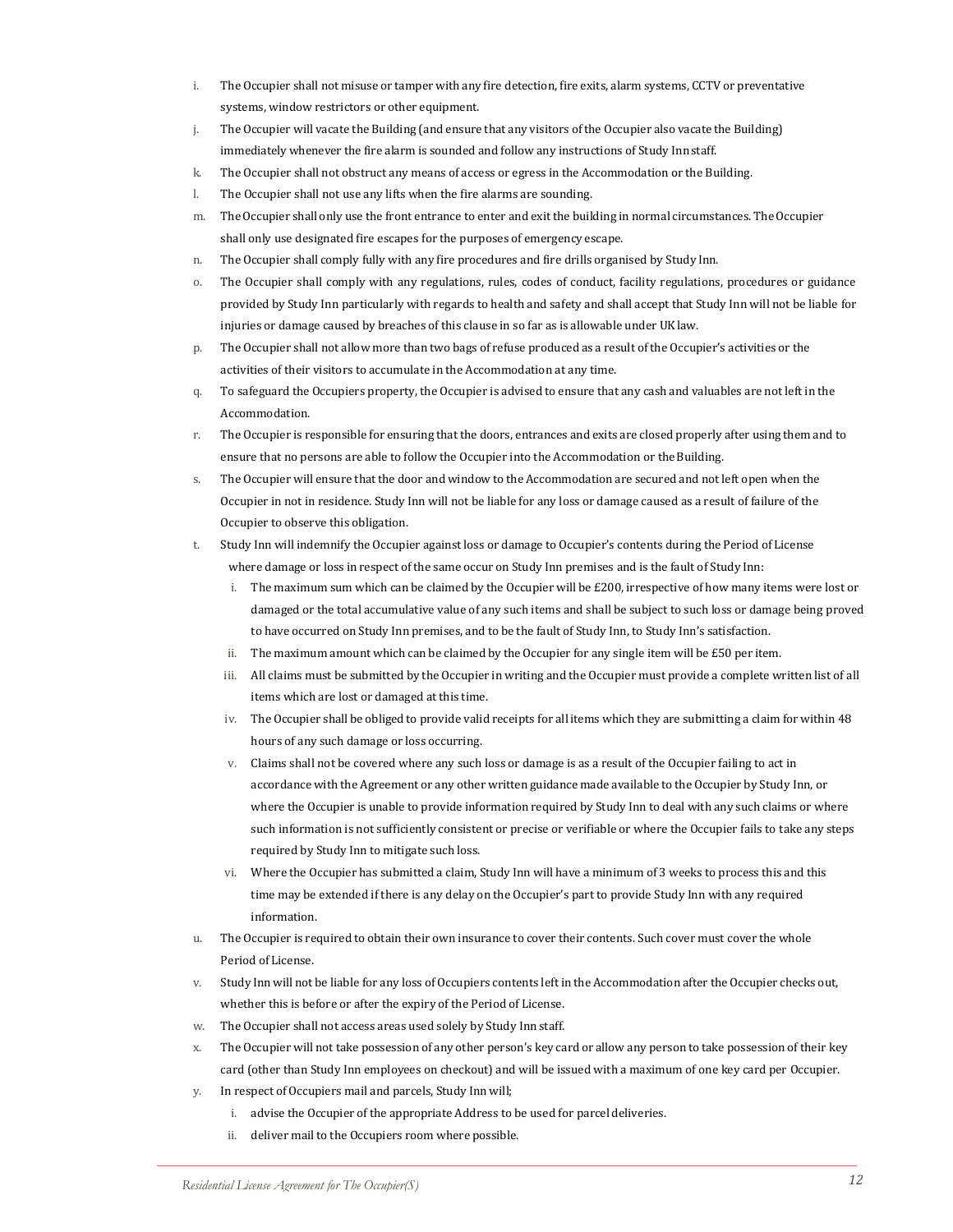- iii. notify the Occupier of any parcels or post received and being held for them.
- iv. reserve the right to refuse to accept delivery of any packages on behalf of the Occupier where it appears that such parcels or letters contain perishable goods, contain items prohibited under the terms of the Agreement or are considered by Study Inn to be of unreasonable size or weight or are addressed to an Occupier who is not listed on Study Inn's register of current Occupiers.
- v. not be responsible for loss or damage of any mail or parcels.
- The Occupier will ensure that;
	- i. mail, parcels and deliveries are addressed to them properly.
	- ii. any courier services being used will accept the signature of Study Inn.
	- iii. parcels are collected from Study Inn reception at times notified by Study Inn.
	- iv. all mail and parcels are re-directed to the Occupier's new address after they vacate the Accommodation. Any post or mail received at Study Inn after the Occupier vacates the Accommodation will be returned to the sender.

#### 10.1.8 Visitors

- a. All visitors must be of 18 years or over, the occupier will be responsible for ensuring no visitors under the age of 18 are permitted into the building.
- b. The Occupier will be responsible for escorting their visitors in and out of the Building and ensuring that they sign in and out. Study Inn reserves the right to refuse entry or to ask any visitors to leave the building at Study Inn's sole discretion.
- c. The Occupier will ensure that their visitors are personally supervised by themselves at all times when on Study Inn premises and do not use Study Inn facilities or remain in any part of the building by themselves at any time.
- d. Occupiers will not have more than 2 visitors on Study Inn premises at any one time without previously obtaining Study Inn's written consent.
- e. The Occupier will not allow any visitor to stay overnight at Study Inn for more than 48 hours, without first obtaining Study Inn's written consent. If less than 48 hours, any and all guests must sign in & out.
- f. Visitors are not permitted to stay overnight for a duration exceeding 14 consecutive days, including weekends.
- g. The Occupier should not have more than one guest stay overnight at any one time and visitors are not allowed to sleep in common areas or on any floors or pieces of furniture in the Occupiers room provided by Study Inn other than the bed or beds in the Occupier's room.
- h. The Occupier will be responsible for ensuring that all of their visitors are aware of and abide by these Regulations and agree to be responsible for all of their visitor's actions or omissions whilst they are on Study Inn premises.
- i. The Occupier will be responsible for any damage or disturbance caused by their visitors shall not allow visitors to leave anything in the Building and shall not allow third parties to have any mail or parcels delivered to Study Inn.

#### 10.1.9 Bicycle Storage

- a. The Occupier will not chain or attach bicycles to or store or leave bicycles in any part of Study Inn other than the bicycle storage area designated by Study Inn and will do so only with the express consent of Study Inn which shall be granted on a personal basis to the Occupier.
- b. The Occupier will use the bicycle storage area to store bicycles only and shall be responsible for securing all parts of their bicycle to the bicycle rack provided.
- c. Persons visiting the Occupier will not be allowed to store any bicycles or any other items on Study Inn Premises.
- d. Any use of any bicycle storage or other storage facility shall be at the Occupier's own risk and the Occupier agrees that Study Inn will not insure bicycles or other stored items and will not be liable for loss or damage.
- e. Any key, key card or fob lent to the Occupier for the purposes of the storage of any item on Study Inn premises shall be treated as part of the room contents. The Occupier agrees to reimburse Study Inn in respect of any work required as a result of the Occupier requiring replacement keys, key cards, or fobs or failing to return these items to Study Inn at the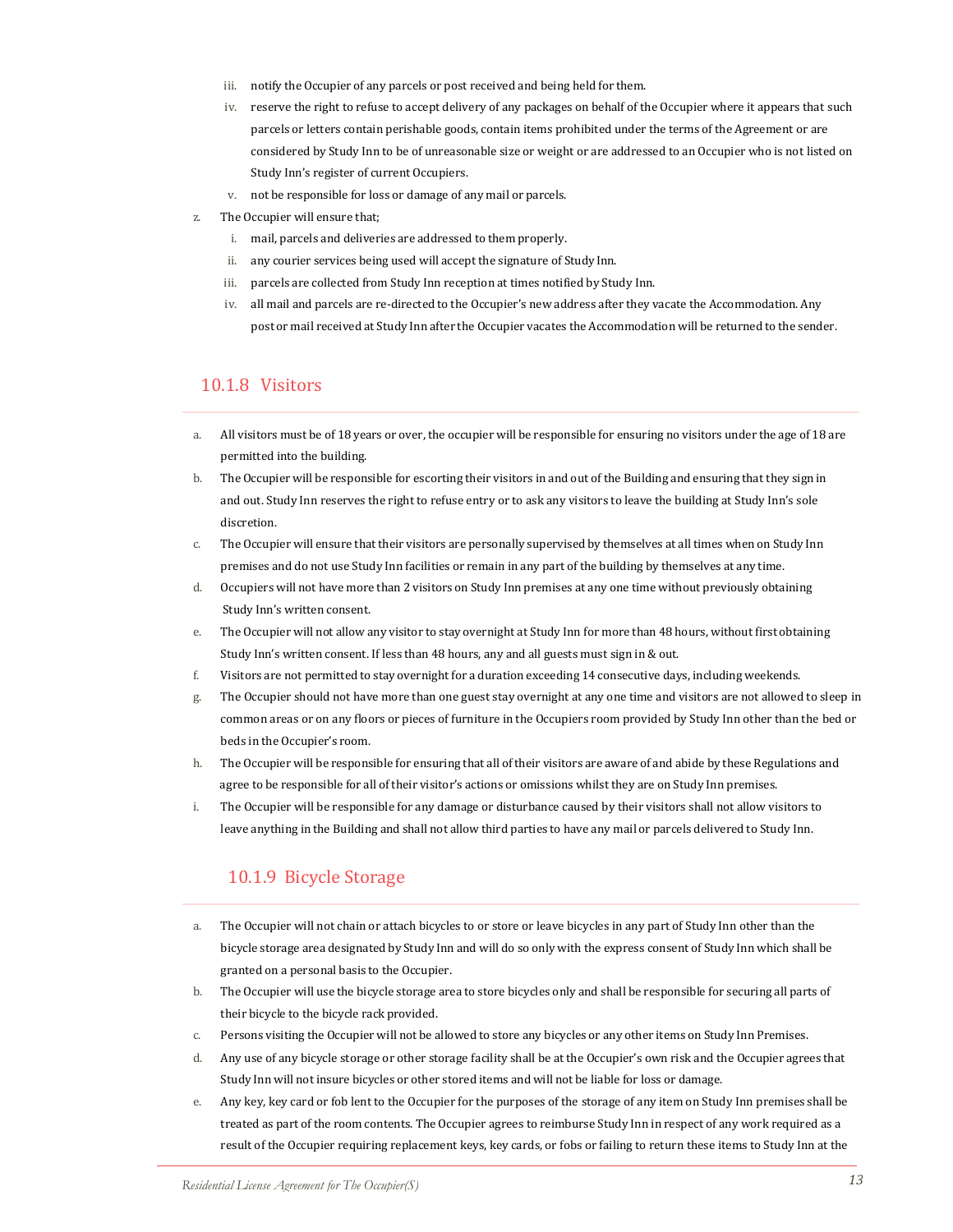end of the Period of License. The charge of £10 would apply each time replacement is required or failing to return has occurred.

f. If the Agreement is terminated for any reason either during or at the end of the Period of License any storage privileges will automatically expire simultaneously with the expiry of the Agreement without refund.

#### 10.1.10 Damage

- a. The Occupier shall request the written consent of Study Inn before moving any of the Contents provided by Study Inn.
- b. The Occupier will not damage or leave in a dirty or untidy state; the Contents or any parts of the Accommodation or the Building and will continually keep the Accommodation sufficiently tidy to allow unhindered regular cleaning and maintenance by Study Inn staff.
- c. The Occupier shall deliver the Contents, the Accommodation and their key card to Study Inn at the end of the Period of License in the same condition as recorded in the check in inspection minus reasonable wear and tear and by no later than the last day of the Period of License.
- d. The Occupier shall remove his / her own belongings from the Accommodation and the Building at the end of the Period of License or earlier if check out occurs before the end of the Period of License. Study Inn reserves the right to remove the Occupier's possessions from the room if any have been left within the room:
	- i. Study Inn will email and call the Occupier informing them they have left items behin
	- ii. Study Inn will store the Occupier's items in a secure storage area for a maximum of 14 days after the end of the Period of License.
	- iii. After the 14 days have past, and unless alternative arrangements have been made with the Occupier, any items remaining on site will be donated to the British Heart Foundation.
- e. If the Occupier loses or damages his/her key card, the Occupier should report it to Study Inn immediately.
	- i. If there are two Occupiers in the Occupiers room, both Occupiers need to go to Study Inn reception during office hours and both hand in all the key cards in their possession, so that they can both be issued with new key cards.
	- ii. Where a key card is reported as lost or where Study Inn determine that the room key card has been damaged the Occupier shall pay the cost of Study Inn issuing a replacement key card. The cost of £10 would apply each time replacement card is required.
- f. The Occupier shall notify Study Inn in writing immediately of any damage or loss to the Occupier's personal belongings.
- g. Where Study Inn give notice to the Occupier of an inspection of the Accommodation during the Period of License, the Occupier shall attend at the time allocated by Study Inn. The Occupier may request an alternative time but if Study Inn are unable to accommodate the alternative time, then Study Inn will have the right to enter the Accommodation at the time originally notified to carry out the inspection. Should the Occupier be absent at such inspection, Study Inn's record of the inspection will be final and binding.
- h. If the Occupier disagrees with any part of the inspection report, the Occupier should request that their objection to the results and their reasons for such inspection be noted and shall email their objections to Study Inn. If no objections are raised by the Occupier within 48 hrs. of the receipt of the inspection report, the report will be deemed to be accepted by the Occupier.
- i. The Occupier will be responsible and therefore expected to make contribution towards any loss or damage caused by the Occupier or their visitors.
- j. The Occupier will be expected to pay any charges due to Study Inn within 14 days of being notified of such charges.
- k. Where Study Inn terminate the Agreement due to a breach of the Agreement by the Occupier, the Occupier will not be entitled to any refund of the Occupation Tariff and will pay to Study Inn within 14 days any fees or costs due in respect of cancellation, damage or loss to the Accommodation and any of the Contents.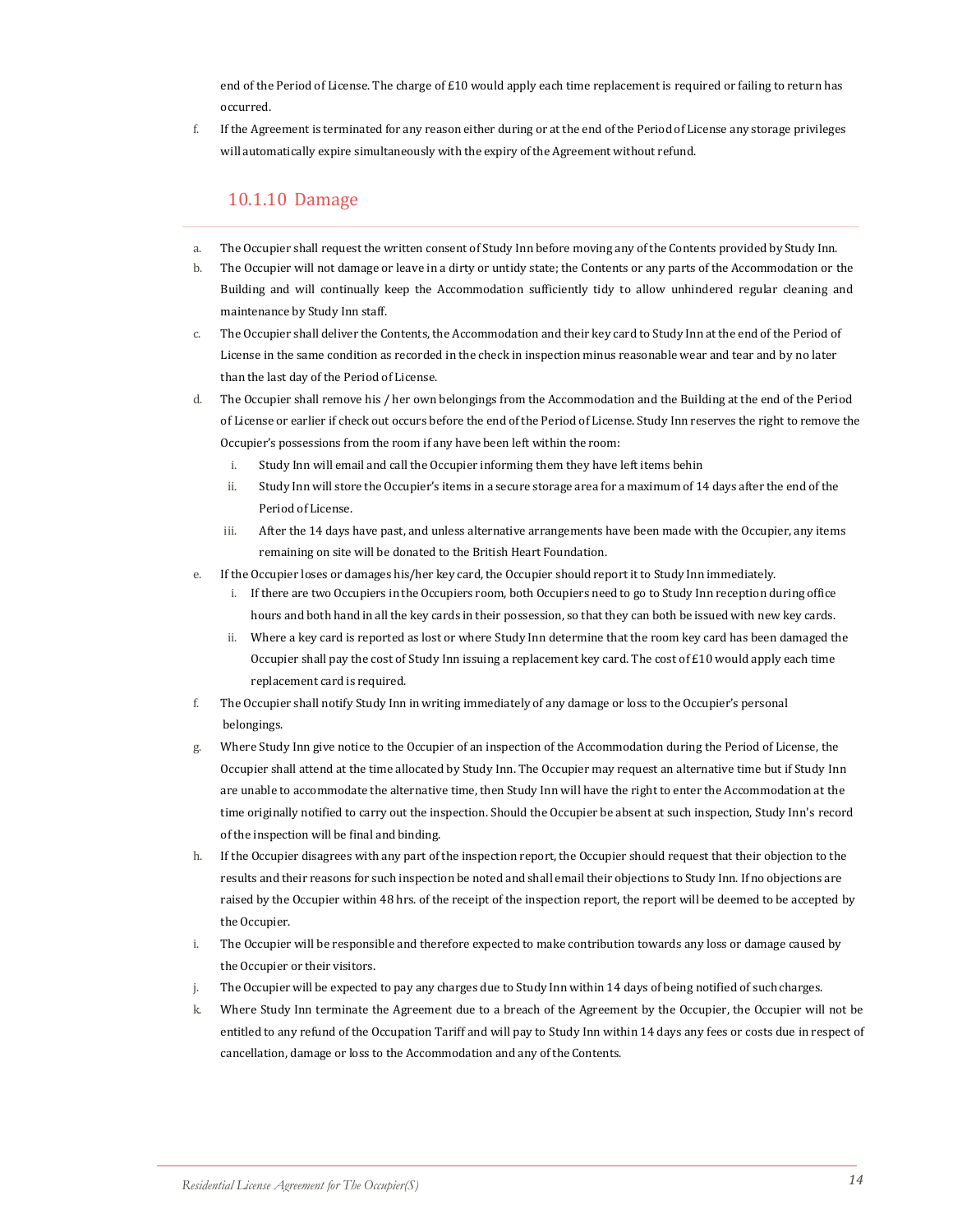- a. At any time before 1st August, a potential occupier can pay to Study Inn a £200 payment (the 'Advanced Rent Payment").
- b. Upon receipt of the Advanced Rent Payment and signing of the Agreement, Study Inn will reserve a room for the potential occupier for as long as there are rooms available.
- c. For the avoidance of doubt, firm bookings will take precedence over bookings with signed Agreement but with incomplete Advanced Rent Payment and as availability of rooms reduces, potential occupiers who have signed the Agreement will be notified by Study Inn (by email to the email address provided to Study Inn) and given the opportunity to confirm their bookings by making an Advanced Rent Payment.
- d. If the potential occupier completes the Advanced Rent Payment whilst rooms are still available, this will be converted to a firm booking. If the booking is not converted to a firm booking, then Study Inn will terminate the Agreement with an immediate effect. This will be confirmed by Study Inn in writing.

#### 10.1.12 Damages and Repairs

- a. The Occupier will accept the Accommodation and the Building as being in good repair and condition and fit for the purpose for which they are let and/or intended to be used and all the Contents are present at the Period of License start date unless the Occupier informs Study Inn of any defects in the condition and repair or missing items within 48 hours of moving in, by using the method advised by Study Inn.
- b. The Occupier will maintain the Accommodation in good order and will jointly and severally with the other Occupiers, maintain the Common Parts in at least as good a state of repair and decorative order and clean condition as it was in at the Period of License start date.
- c. The Occupier will maintain the Contents in at least as good repair and condition as they were in on the Period of License start date, except for fair wear and tear.
- d. The Occupier will not remove any of the Contents from the Accommodation.
- e. The Occupier will ensure that when notified that an inspection or verification check is to take place it is the Occupier's responsibility to ensure that all items to be checked are actually in their normal position in the room in readiness for such inspections.
- f. The Occupier will be expected to make contribution as determined by Study Inn, towards the costs incurred by Study Inn in making good loss or damage, accidental or not, to the Accommodation and the Building and/or in replacing or repairing any high value fixtures or fittings.
- g. The Occupier will pay a fair and reasonable proportion, as determined by Study Inn, of the costs incurred by Study Inn in making good loss or damage to the common areas of the Accommodation and the Building and/or in replacing or cleaning any fixtures or fittings. Unless Study Inn can determine the specific person(s) responsible for the damage, the cost of repairing any damage shall be apportioned as if all the Occupiers entitled to use the Common Parts caused the damage and as if all the Occupiers entitled to use the Building caused the damage to theBuilding.
- h. In considering what is a fair and reasonable charge in respect of repair and replacement, Study Inn shall include the costs incurred by Study Inn in respect of, time, as well as the cost of all labour and materials (No details of Study Inn's contractors will be provided).
- i. Violent behavior causing loss or damage shall be treated as a serious breach of the License Agreement which may lead to termination as per section 6.1 of the Agreement. The Occupier will be expected to pay a fair and reasonable proportion, as determined by Study Inn, of the costs incurred to Study Inn.
- j. During the Period of License and at the end of the Period of License, the Occupier will be given the opportunity to attend inspections with a representative of Study Inn. Such inspections will be scheduled in accordance with the times allocated by Study Inn and Occupiers are responsible for giving Study Inn at least 3 weeks written notice in advance of the end of the Period of License if they wish to attend. The Occupiers signed acceptance of the results of the inspection will be binding.